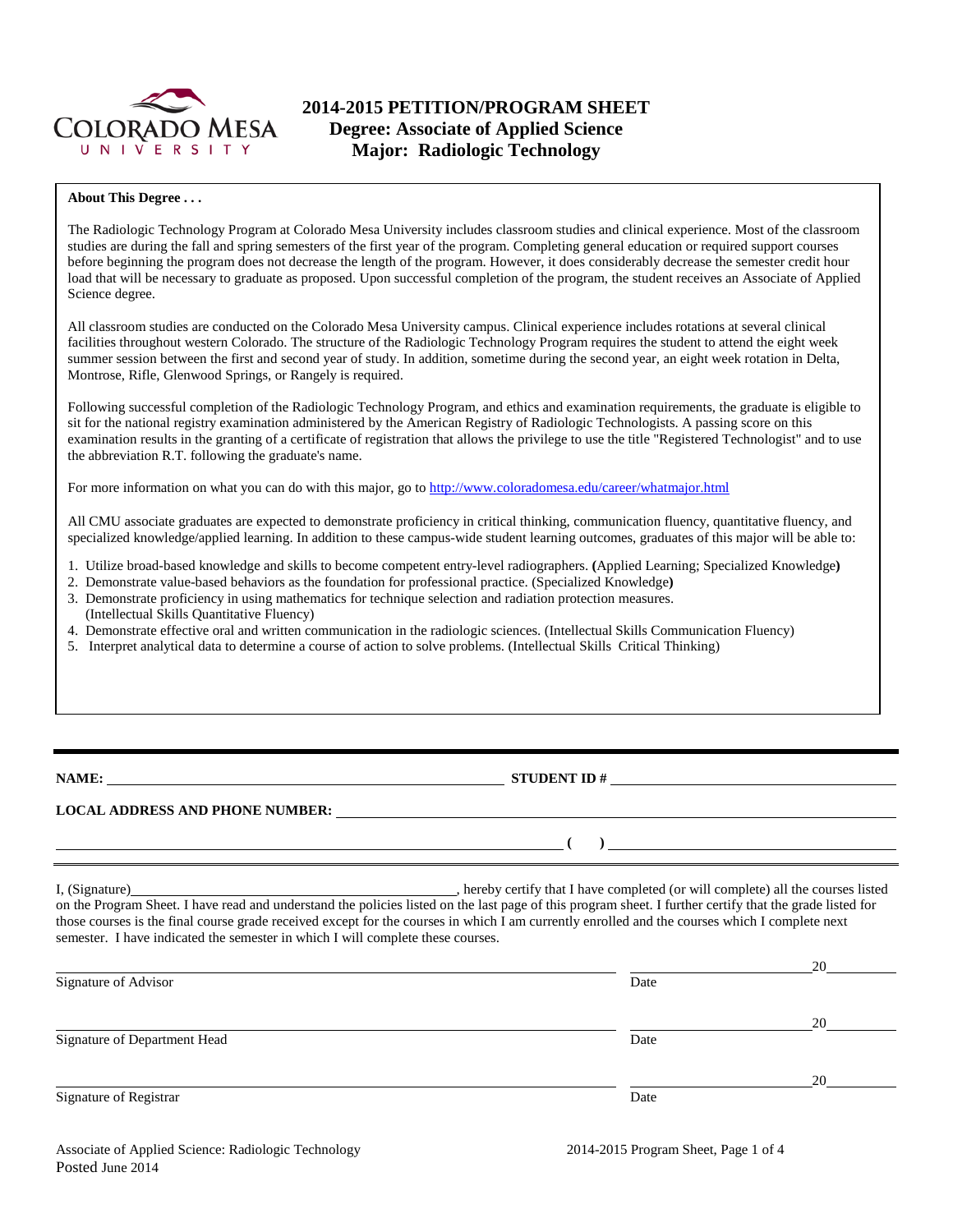### **Students should work closely with a faculty advisor when selecting and scheduling courses prior to registration.**

Degree Requirements:

- 77 semester hours total (A minimum of 16 taken at CMU in no fewer than two semesters).
- 2.00 cumulative GPA or higher in all CMU coursework and in coursework toward major content.
- Pre-collegiate courses (usually numbered below 100) cannot be used for graduation.
- A student must follow the CMU graduation requirements either from 1) the program sheet for the major in effect at the time the student officially declares a major; or 2) a program sheet for the major approved for a year subsequent to the year during which the student officially declares the major and is approved for the student by the department head. Because a program may have requirements specific to the degree, the student should check with the faculty advisor for additional criteria. It is the student's responsibility to be aware of, and follow, all requirements for the degree being pursued. Any exceptions or substitutions must be approved by the student's faculty advisor and Department Head.
- When filling out the program sheet a course can be used only once.
- See the "Undergraduate Graduation Requirements" in the catalog for additional graduation information.

**GENERAL EDUCATION REQUIREMENTS** (Minimum 15 semester hours) See the current catalog for a list of courses that fulfill the requirements below. If a course is on the general education list of options and a requirement for your major, you must use it to fulfill the major requirement and make a different selection within the general education requirement.

| Course No Title                                                                                                                                        |                | Sem.hrs Grade Term/Trns         |  |  |  |  |
|--------------------------------------------------------------------------------------------------------------------------------------------------------|----------------|---------------------------------|--|--|--|--|
| <b>Communication</b> (6 semester hours)                                                                                                                |                |                                 |  |  |  |  |
| ENGL 111 English Composition                                                                                                                           | 3              |                                 |  |  |  |  |
| ENGL 112* English Composition                                                                                                                          | 3              | $\frac{1}{2}$ and $\frac{1}{2}$ |  |  |  |  |
| <b>Math</b> (Minimum 3 semester hours)                                                                                                                 |                |                                 |  |  |  |  |
| MATH 113 <sup>*</sup> College Algebra or higher                                                                                                        | $\overline{4}$ |                                 |  |  |  |  |
| Social Sciences, Natural Science, Fine Arts, or Humanities or<br>selected Applied Studies+ Courses (Minimum 6 semester hours)<br>PSYC 150 recommended. |                |                                 |  |  |  |  |
|                                                                                                                                                        |                |                                 |  |  |  |  |
|                                                                                                                                                        |                |                                 |  |  |  |  |
| <b>OTHER LOWER DIVISION REQUIREMENTS</b>                                                                                                               |                |                                 |  |  |  |  |
| <b>Wellness</b> (2 semester hours)                                                                                                                     |                |                                 |  |  |  |  |
| KINE 100 Health and Wellness                                                                                                                           |                |                                 |  |  |  |  |
| $KINA$ 1                                                                                                                                               |                |                                 |  |  |  |  |

Course No Title Sem.hrs Grade Term/Trns

**Foundation Prerequisites Courses** (4 semester hours)

BIOL 209 Human Anat & Physiology  $\frac{3}{2}$ BIOL 209L Human Anat & Physiology Lab 1

### **ASSOCIATE OF APPLIED SCIENCE IN RADIOLOGIC TECHNOLOGY COURSE REQUIREMENTS**

(55 semester hours) These courses must be completed in sequence and may only be taken after acceptance in the Radiologic Technology Program.

#### **Didactic Courses (27 semester hours)**

| <b>RTEC 120</b> | Intro to Radiologic Technology              |                |  |
|-----------------|---------------------------------------------|----------------|--|
|                 | and Patient Care                            | 3              |  |
| <b>RTEC 121</b> | Radiographic Anatomy and                    |                |  |
|                 | Positioning I                               | 2              |  |
| RTEC 121L       | Radiographic Anatomy and                    |                |  |
|                 | Positioning I Lab                           | 1              |  |
| <b>RTEC 122</b> | Principles of Radiographic                  |                |  |
|                 | Exposure                                    | $\overline{c}$ |  |
| RTEC 122L       | Principles of Radiographic                  |                |  |
|                 | Exposure Lab                                | 1              |  |
| <b>RTEC 123</b> | Digital Imaging                             | $\overline{c}$ |  |
| <b>RTEC 131</b> | Radiographic Anatomy and                    |                |  |
|                 | Positioning II                              | $\overline{c}$ |  |
| RTEC 131L       | Radiographic Anatomy and                    |                |  |
|                 | Positioning II Lab                          | 1              |  |
| RTEC 133        | <b>Imaging Equipment</b>                    | $\overline{c}$ |  |
| RTEC 133L       | <b>Imaging Equipment Lab</b>                | 1              |  |
| <b>RTEC 135</b> | Radiation Biology & Protection 2            |                |  |
| <b>RTEC 251</b> | Radiographic Pathology                      | 3              |  |
| <b>RTEC 255</b> | Radiographic Assessment I                   | 1              |  |
| <b>RTEC 261</b> | Radiographic Review                         | 3              |  |
| <b>RTEC 265</b> | Radiographic Assessment II                  | 1              |  |
|                 |                                             |                |  |
|                 | <b>Clinical Courses (28 semester hours)</b> |                |  |
| <b>RTEC 114</b> | Radiographic Clinical                       |                |  |
|                 | Experience I                                | $\overline{c}$ |  |
| <b>RTEC 124</b> | Radiographic Clinical                       |                |  |
|                 | Experience II                               | 4              |  |
| <b>RTEC 214</b> | Radiographic Clinical                       |                |  |
|                 | Experience III                              | 6              |  |
| <b>RTEC 224</b> | Radiographic Clinical                       |                |  |
|                 | <b>Experience IV</b>                        | 8              |  |
| <b>RTEC 234</b> | Radiographic Clinical                       |                |  |
|                 | Experience V                                | 8              |  |
|                 |                                             |                |  |

\*Required by this program +Choose from HSCI 101, SPCH 101, SPCH 102

 BIOL 209 and BIOL 209L (Must be successfully completed within a five year period prior to acceptance in the Radiologic Technology Program. If the student is enrolled at the time of application, acceptance into the program will be based upon successful completed of this course. Successful completion means achieving of grade of "C" or higher.)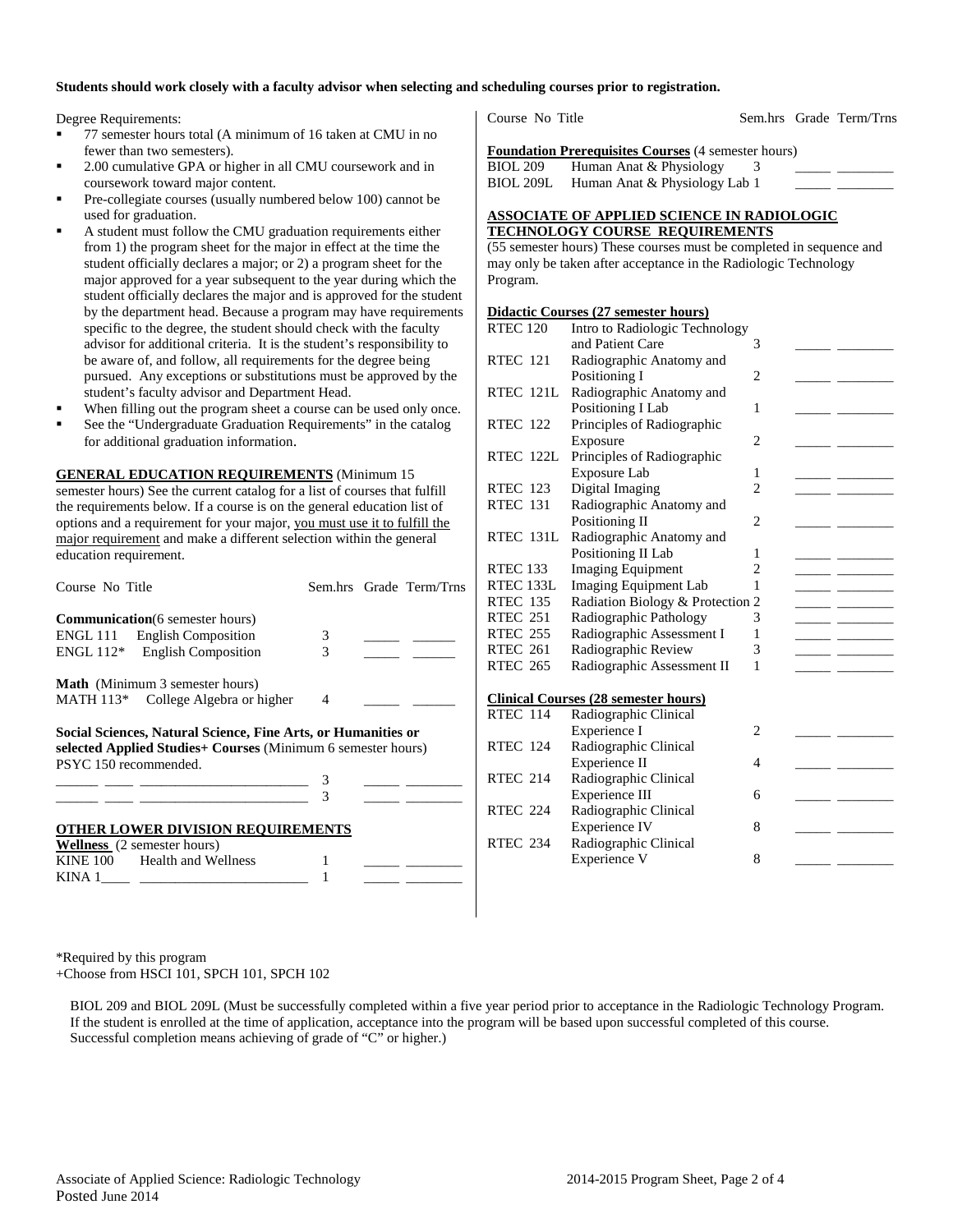# **Crosswalk between CMU and CCC Radiologic Technology curriculum**

**RTE 101, 111 (4 cr)**<br>Introduction to Radiography Radiographic Patient Care<br>RTE 121 (3 cr)

**RTE 131 (1.5 cr)**<br>
Radiographic Pathology and Image Eval I Radiographic Pathology (3)<br>
Radiographic Pathology (3) Radiographic Pathology and Image Eval I

**RTE 132 (1.5 cr)**<br>
Radiographic Pathology and Image Eval II Radiographic Pathology (3)<br>
Radiographic Pathology (3) Radiographic Pathology and Image Eval II

**RTE 141 (3 CR)**<br>
Radiographic Equipment/Imaging I<br>
Digital Imaging<br>
Digital Imaging Radiographic Equipment/Imaging I<br>RTE 142 (3 cr) **RTE 142 (3 cr)**<br>
Radiographic Equipment/Imaging II<br>
Principles of Radiograph

**RTE 221 (3 cr)**<br>Advanced Medical Imaging<br>Radiographic Anatomy and Radiographic Anatomy and Radiographic Anatomy and Radiographic Anatomy and Radiographic Anatomy and Radiographic Anatomy and Radiographic Anatomy and Radio

**RTE 231 (2 cr) RTEC 135 (2 cr)** Capstone Radiographic Review RTE 181 (5 cr) RTE 181 (5 cr) **RTE 181 (5 cr)**<br>
Radiographic Internship I<br>
Radiographic Clin **RTE 182 (5 cr)**<br>
Radiographic Internship II<br>
Radiographic Clin **RTE 183 (7 cr)**<br>
Radiographic Internship III<br>
Radiographic Clin **RTE 281 (8 cr) RTEC 224 (8 cr) RTE 282 (8 cr)**<br>
Radiographic Internship V<br>
Radiographic Clin

# Community College RT Curriculum<br>
RTE 101, 111 (4 cr) Colorado Mesa University RT Curriculum<br>
RTEC 120 (3 cr)

Introduction to Radiologic Technology<br>and Patient Care **RTE 121 (3 cr) RTEC 121, 121L (3 cr)** Radiologic Procedures I Radiographic Anatomy and Positioning I Radiographic Anatomy and Positioning Lab I **RTE 122 (3 cr)**<br>
Radiologic Procedures II<br>
Radiologic Procedures II<br>
Radiologic Procedures II Radiographic Anatomy and Positioning II Radiographic Anatomy and Positioning Lab II Radiographic Assessment I (1) Radiographic Assessment II (1) Radiographic Assessment I (1) Radiographic Assessment II (1) Principles of Radiographic Exposure Principles of Radiographic Exposure lab **RTEC 133, 133 L (3 cr)** Imaging Equipment Imaging Equipment lab Radiographic Anatomy and Positioning II Radiographic Anatomy and Positioning lab II Radiation Biology and Protection<br>
RTE 289 (3 cr) RTE 289 (3 cr) **RTEC 261 (3 cr)** Radiographic Internship I<br>
Radiographic Clinical Experience I<br>
RTE 182 (5 cr)<br>
RTE 182 (5 cr) Radiographic Internship II Radiographic Clinical Experience II<br>
RTE 183 (7 cr) RTE 214 (6 cr) Radiographic Clinical Experience III Radiographic Internship IV<br>
RTE 282 (8 cr)<br>
RTE 282 (8 cr)<br>
RTE 282 (8 cr) Radiographic Clinical Experience V